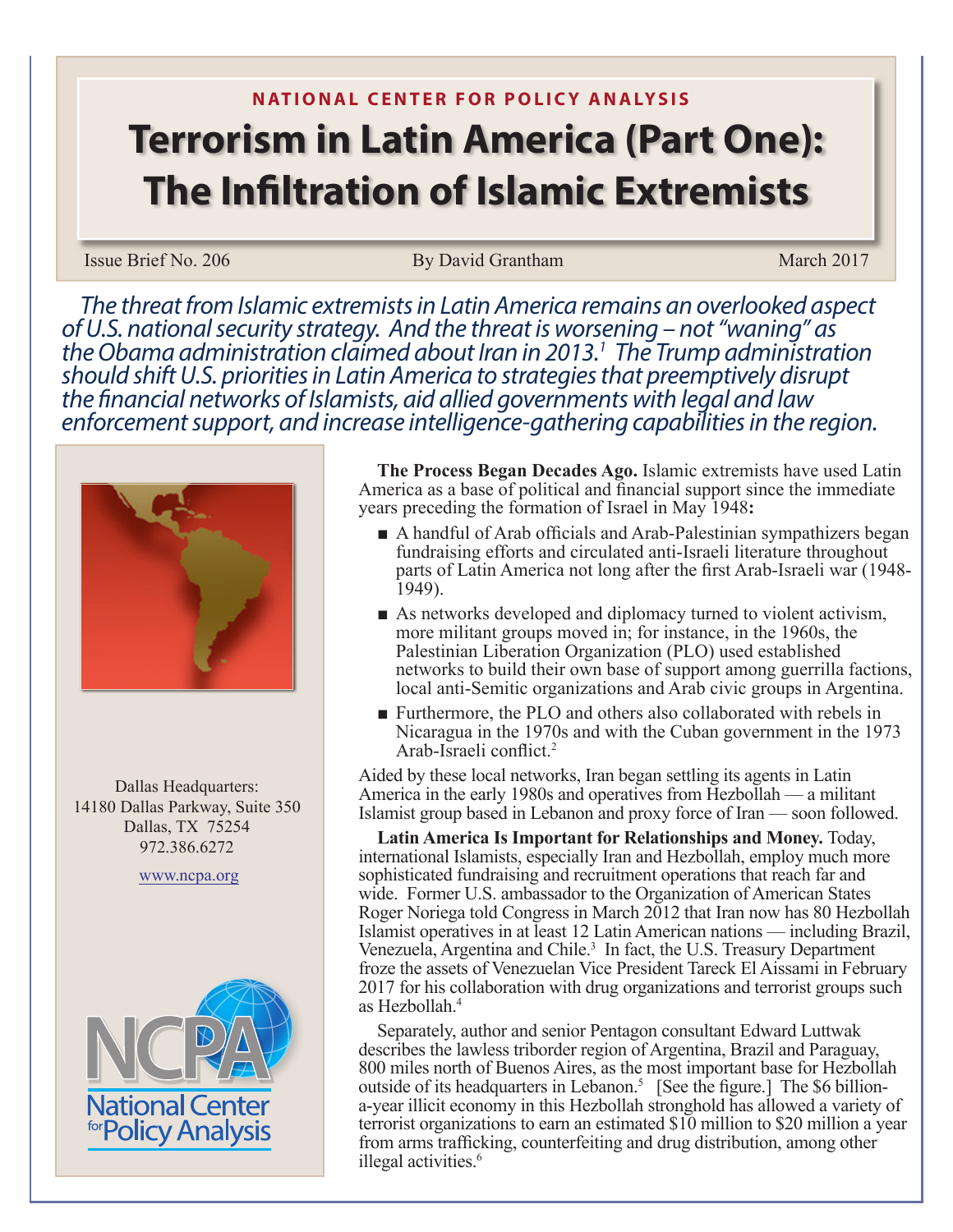## **The Infiltration of Islamic Extremists**

Meanwhile, Saudi Arabia has invested millions to construct mosques and cultural centers in South America and Central America that expand the reach of its rigid version of Islam, known as Wahhabism. Its highest profile accomplishment came when then-Argentine president Saul Menem, the son of Syrian Muslim immigrants, donated 8 acres of coveted land in high-priced Buenos Aires in 1995 for the construction of a \$30 million, Saudi-funded mosque. The largest mosque of its kind in Latin America, it was dedicated in 2000.

The international spread of Saudi dogma, which the State Department's first special representative to Muslim communities worldwide, Farah Pandith, called "insidious," has laid the foundation for likeminded radicals to thrive in other areas of Latin America.7 The most notorious was Adnan el Skukrijumah, an Al Qaeda operative and Saudi citizen who appeared on the FBI's Most Wanted List. He

was raised for a time in Guyana, where his father allegedly operated a Saudi-funded mosque.

The Muslim Brotherhood — a transnational Sunni Islamist movement — has now also carved out a beachhead in Guyana, according to author and former Air Force Special Agent P. David Gaubatz. Terrorism expert Douglas Farah explained the Brotherhood's ability to piggyback on the work of likeminded extremists, writing in 2007 that although the Sunni-Shia divide remains deep, "the differences on the ground appear to be overcome by tactical alliances, particularly in the movement of money and the procurement of services such as false identity papers.'

Farah says the international Muslim Brotherhood acts as the bridge for these traditionally irreconcilable divisions in Latin America, partly due to its significant number of corporate registries and extensive offshore banking. After September 11th, the U.S. Treasury Department closed down two of these financial institutions in Nassau, Bahamas, for funneling money and weapons to Al Qaeda. Those Brotherhood-affiliated banks were also known for funding and holding millions in reserve for Hamas — the paramilitary, fundamentalist Palestinian political party and U.S.-designated terrorist organization in control of Gaza.<sup>9</sup>

The threats to U.S. security in the Greater Caribbean region are even more alarming in Trinidad and Tobago. The small island nation off the coast of Venezuela, once the target of an overthrow by Islamic militants, has also become a breeding ground for ISIS — 70 of the 100 Latin Americans known to have joined ISIS originated from the small country.<sup>10</sup> Suriname is another country of concern in the Greater Caribbean region.



Source: www.outsidethebeltway.com/iran-hezbollah-and-latin-america/

**Terrorist Attacks in Latin America.** The presence of extremists in Latin America is often overlooked because there have been few attacks. But the capabilities of those willing to conduct terrorist attacks, rather than the frequency of attacks, should be the primary concern for U.S. officials. Several western intelligence services and Argentina concluded that Hezbollah, supported by Iran, was responsible for the two deadliest terror attacks in the country's history:

- On March 17, 1992, a car bomb detonated outside the Israeli embassy in Argentina's capital, killing 28 people and injuring 220. Just over three-fourths cost the patient \$10 or less.
- The embassy attack was the deadliest in Argentine history until the 1994 bombing against the Argentine Israelite Mutual Association (AMIA), which leveled a seven-story building, killing 85 people and injuring hundreds — the worst mass murder of Jews in the Diaspora since the Holocaust<sup>11</sup>
- Then, Iran's well-oiled machine in Latin America came into play, as authors Tom Diaz and Barbara Newman explain, when operatives connected to the 1992 bombing escaped months after the attack to a Hezbollah outpost off the coast of Venezuela called Isla Margarita.

Tellingly, the truck used in the bombing 1992 bombing was purchased in, and the explosives used in the 1994 AMIA attack were smuggled through, the Triborder region.<sup>12</sup>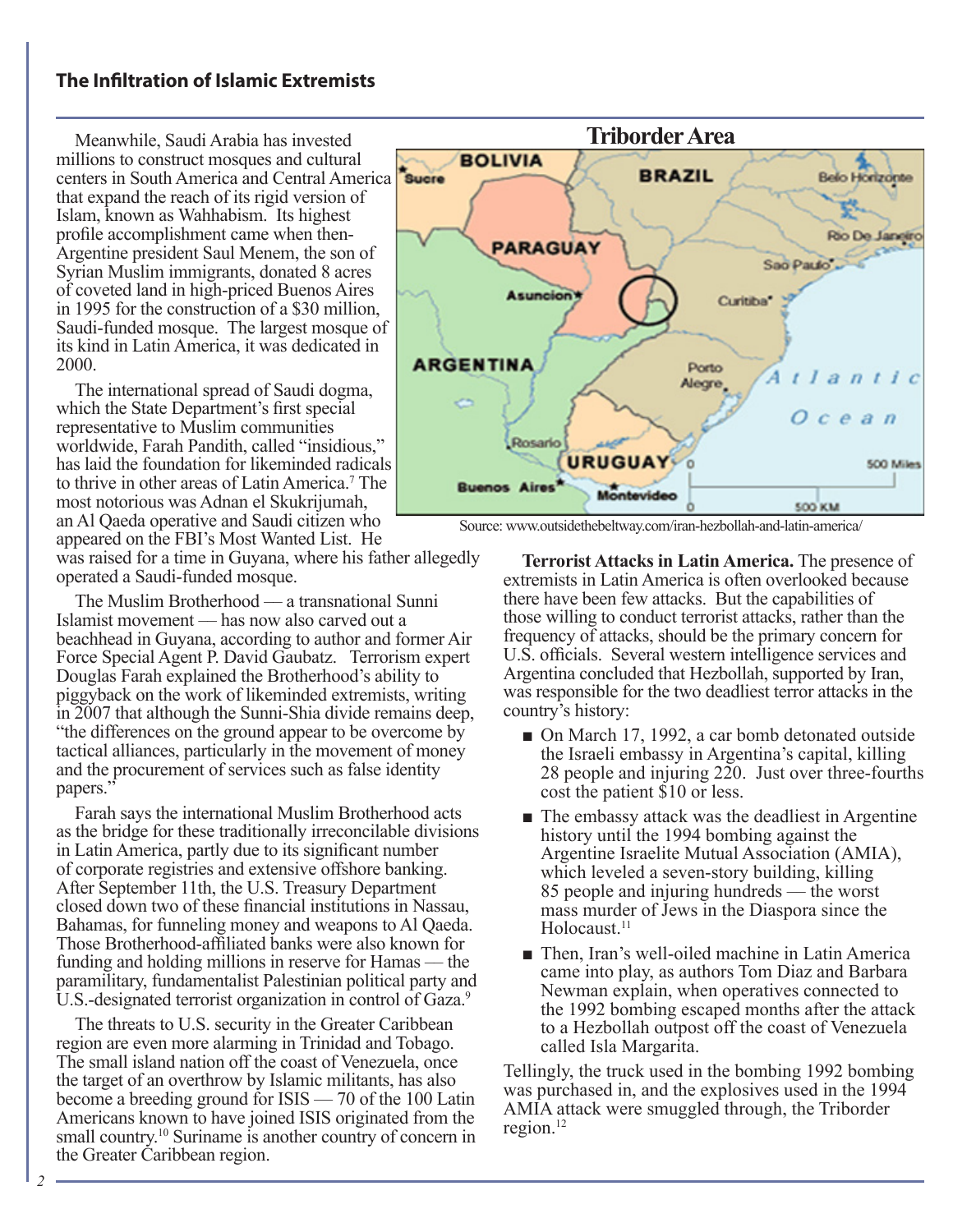

The whole truth regarding these terrorist acts has yet to be revealed. In what Latin American expert Joseph Humire called the "most important political assassination in Latin America of the 21st century," on January 18, 2015, Alberto Nisman, the Argentine prosecutor handling the stagnant AMIA investigation, was found murdered the day before he was to present evidence to the Argentine Congress that showed thenpresident Cristina Kirchner and other Argentine officials had conspired with the Iranian government to cover-up Iran's involvement in the AMIA attack.<sup>13</sup>

Nisman's murder confirmed what the Spanish government concluded in a December 2016 report: that local governments in Latin America are ill-equipped to handle terrorism.<sup>14</sup> For the United States, the proximity of Islamists to North America and the inability of allies to combat them poses a significant danger.

**Threats versus Capabilities.** Most experts agree that the capabilities of groups like the Islamic State and Al Qaeda do not match their outsized ambitions. Experts cannot agree about Iran. The Islamic Republic has the capability and infrastructure to strike the United States from Latin America, but experts disagree over whether it would take that risk.

Experts consistently discuss the likelihood of a *preemptive or first strike attack* on the United States, though, which creates too high a standard. Instead, the argument should focus on the prospect of *retaliatory attack.* 

Keep in mind that Iran's threats against the United States often refer to retaliation. In a May 2011 speech in Bolivia, for instance, then-Iranian Defense Minister Ahmad Vahidi promised a crushing response to any U.S. offensive against his country.<sup>15</sup> More recently, a commander in Iran's Revolutionary Guards, Brigadier General Amir Ali Hajizadeh, said in response to a tweet from President Trump that "if we see the smallest misstep from the enemies, our roaring missiles will fall on their heads."16 This is not just talk either:

- Recall that Iran responded to the Israel Defense Force's killing of Hezbollah Secretary-General Abbas al-Musawi in Lebanon on February 16, 1992, by orchestrating the bombing of the Israeli Embassy in Argentina one month later.<sup>17</sup>
- Further, in 2010, when the Stuxnet virus shut down Iran's nuclear site by damaging critical centrifuges, the Islamic Republic responded with cyberattacks that damaged hundreds of computers at oil-giant Aramco in Saudi Arabia and took down online banking sites of U.S. financial institutions.<sup>18</sup>

The Stuxnet attack, in particular, has several implications. Though cyber-operation harmed critical infrastructure, the Iranian government chose not to respond proportionally against the United States. However, Iran has an expressed interest in and has the capability to attack the U.S. grid. A future attack against Iran's infrastructure could very well result in a corresponding attack against America's electrical grid, launched from somewhere only miles to the south.

**Freedom of Movement Heightens the Threat.**  Islamic extremism thrives where there is illicit finance and relative ease of movement across national and international borders. The mobility of terrorists throughout Latin America poses a serious problem. Consider:

- Venezuelan Vice President Tareck El Aissami has been linked to the illegal issuance of passports to people in the Middle East, including Hezbollah members.<sup>19</sup>
- Carmen Carrión Vela was arrested in November 2015 for material support to terrorism in the person of her husband and Hezbollah operative Muhammad Ghaleb Hamdar, who was previously arrested in Peru in October 2014 for planning a terrorist attack. Vela, a dual-citizen of Peru and the United States, twice traveled to the United States before Hamdar was arrested in Lima.<sup>20</sup>
- Adnan el Skukrijumah, the Al Qaeda operative with a Guyanese passport, frequently crossed back and forth over the U.S.-Mexico border to meet Islamists in Texas, according to Judicial Watch.21
- Extremists in Trinidad and Tobago have the privilege of visa-free travel throughout the Caribbean islands, which makes it fairly easy to travel to the Bahamas, and from there make a "short jump" to South Florida.<sup>22</sup>

**Conclusion.** The growth of extremist activity in Latin America is a major security threat. The prospects of retaliation from Iran, in particular, should not discourage action against Iran where necessary but should heighten awareness regarding the high probability of revenge attacks. Iran's influence in Latin America and extremists, in general, demand new national security strategies in the region. Such an approach could begin with U.S. support to allied governments that improves their intelligence capabilities, and with targeted financial interdiction strategies.

*David Grantham is a senior fellow with the National Center for Policy Analysis.*

*3*